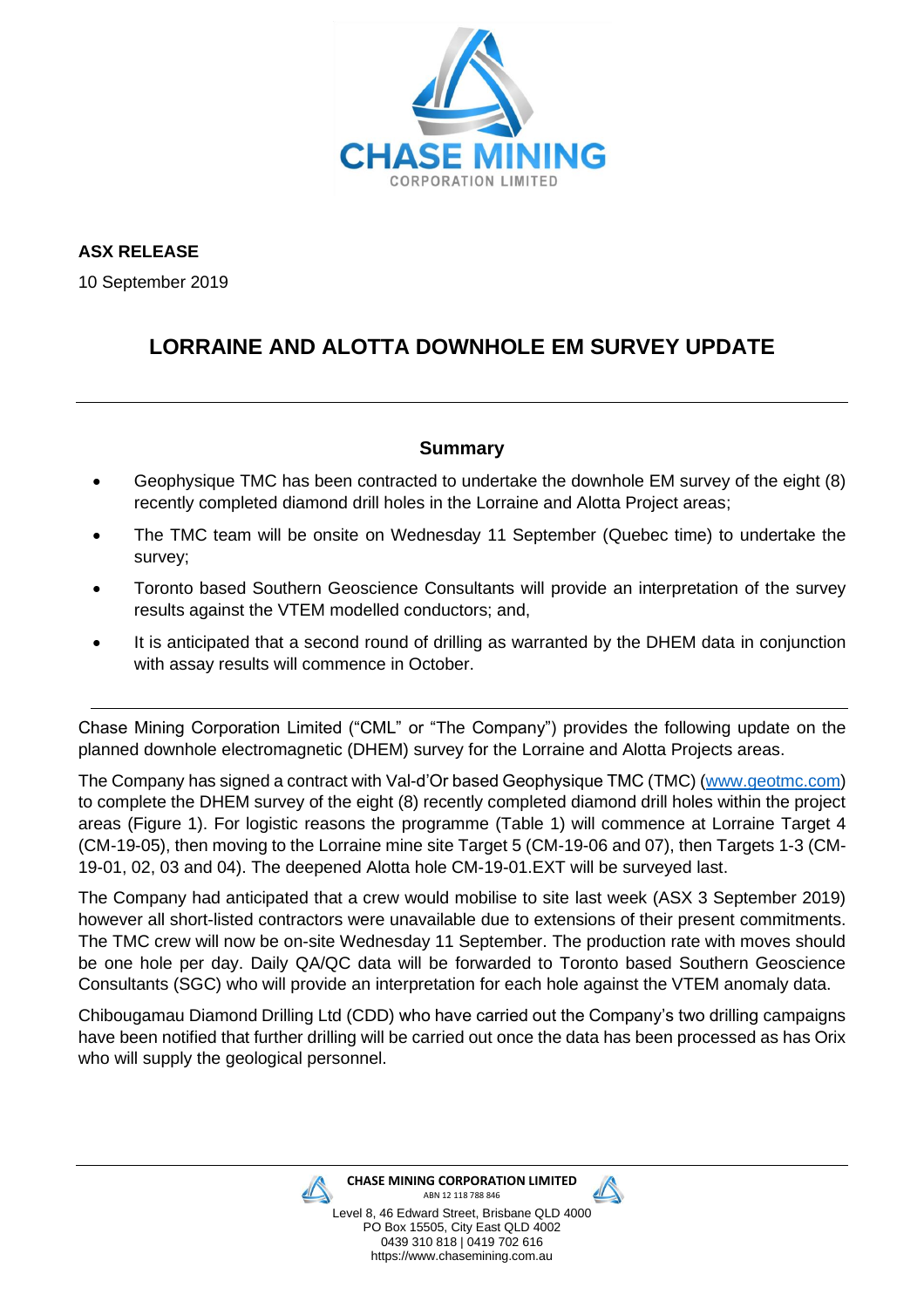| <b>Target ID</b> | <b>Hole ID</b> | Easting (mE) | <b>Northing</b><br>(mN) | Azi | <b>Dip</b> | <b>Survey</b><br><b>Depth</b> |
|------------------|----------------|--------------|-------------------------|-----|------------|-------------------------------|
| 1                | CM-19-01       | 660856       | 5244090                 | 350 | -60        | 117                           |
| 2                | CM-19-02       | 659294       | 5243751                 | 19  | -51        | 252                           |
| 3W               | CM-19-03       | 658682       | 5244138                 | 348 | -52        | 108                           |
| 3E               | CM-19-04       | 658806       | 5244238                 | 154 | -45        | 120                           |
| 4                | CM-19-05       | 655500       | 5242900                 | 355 | -63        | 309                           |
| 5-VTEM           | CM-19-06       | 655773       | 5247066                 | 329 | -56        | 213                           |
| 5-DHEM           | CM-19-07       | 655796       | 5246914                 | 332 | $-61$      | 354                           |
| <b>ALOTTA</b>    | ZA-19-01.EXT   | 631604       | 5258525                 | 010 | $-62$      | 300                           |
|                  |                |              |                         |     | 8 Holes    | 1,773m                        |

 **Table 1: Downhole EM Survey Programme**

Coordinates NAD83 UTM Zone 17N. Azimuth (Azi) True North



**Figure 1: ADZ (Alotta) and Lorraine Project Areas**